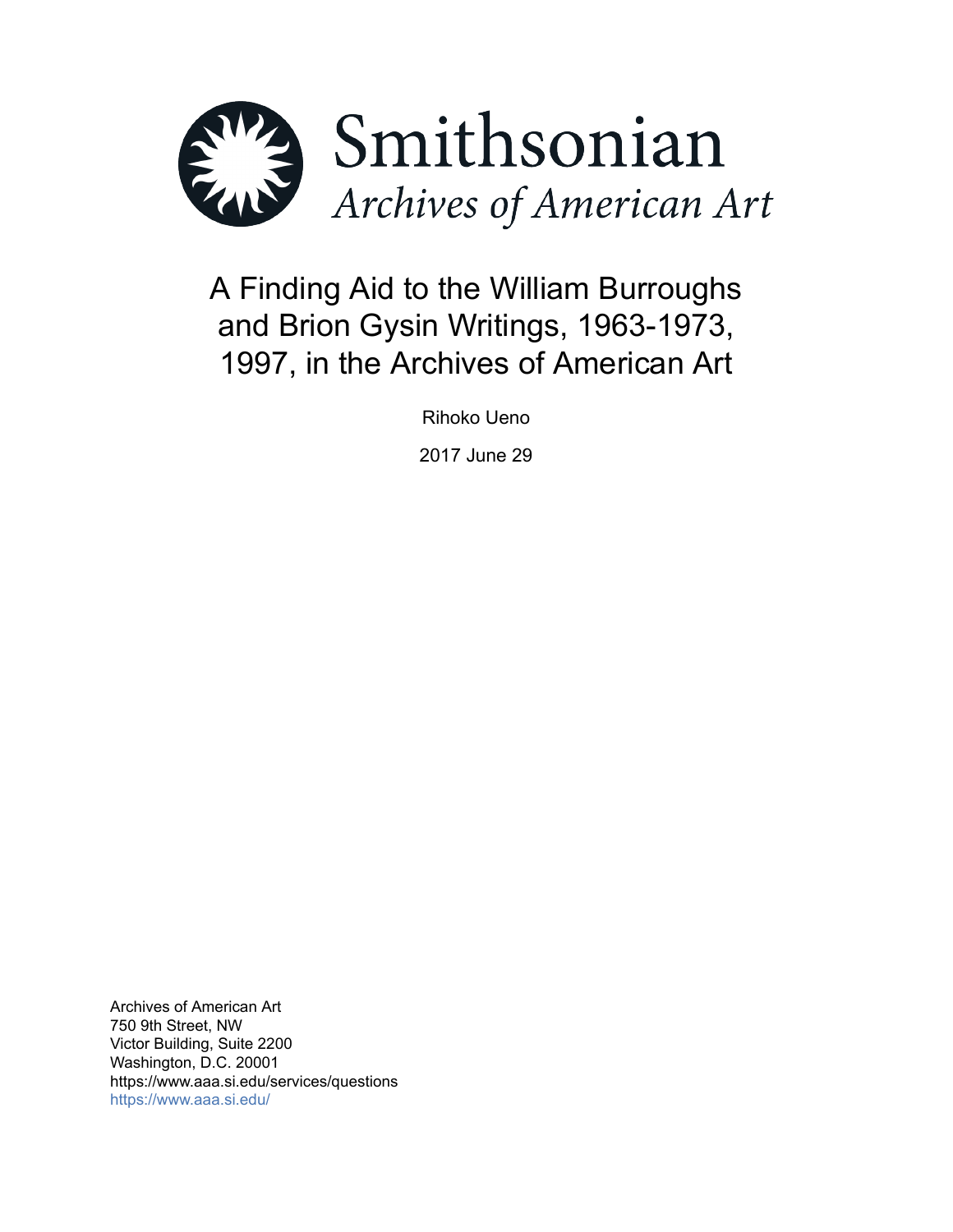## **Table of Contents**

<span id="page-1-0"></span>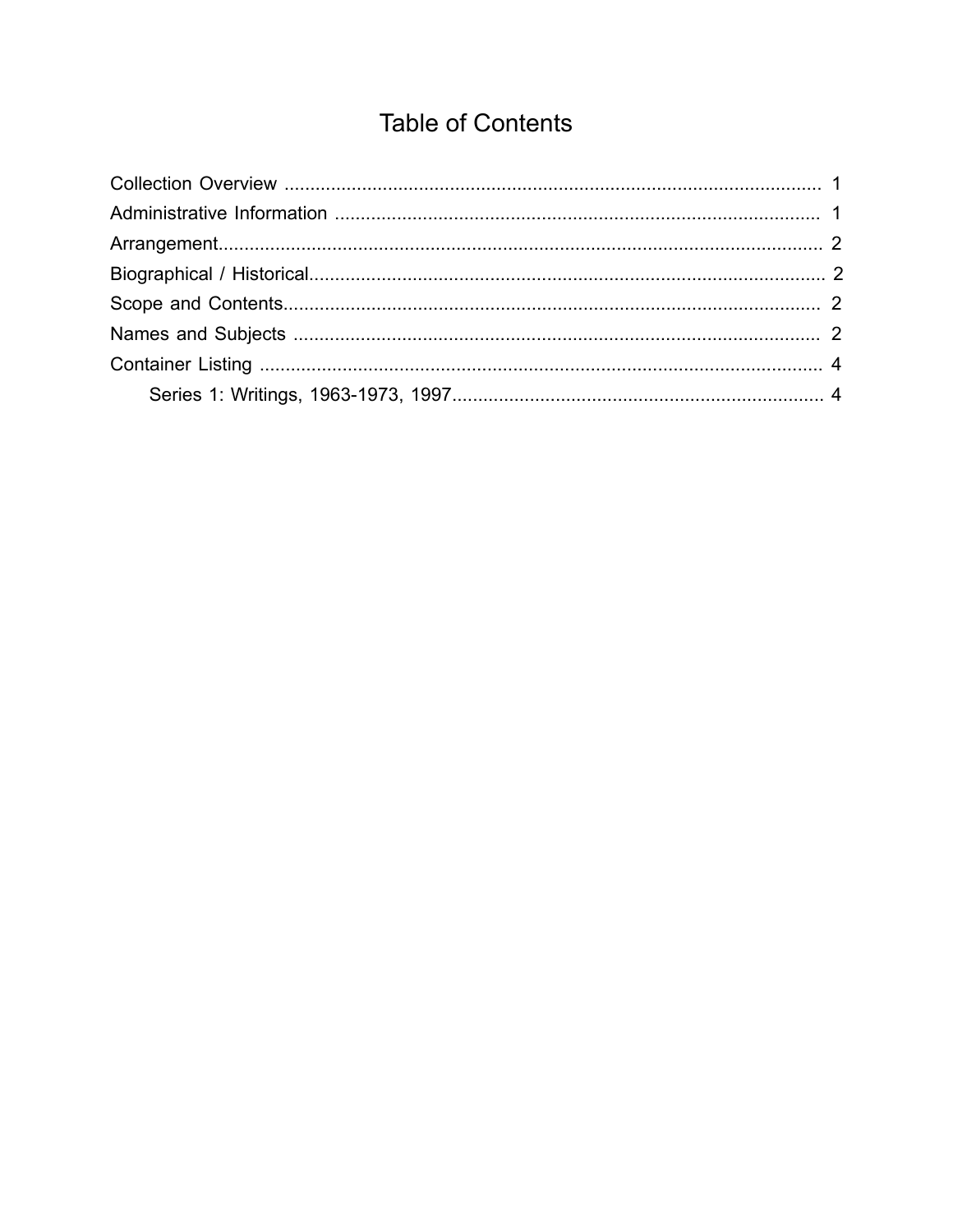### <span id="page-2-0"></span>**Collection Overview**

| <b>Repository:</b> | Archives of American Art                                                                                                                                                                                                                                                                                                                                          |  |  |
|--------------------|-------------------------------------------------------------------------------------------------------------------------------------------------------------------------------------------------------------------------------------------------------------------------------------------------------------------------------------------------------------------|--|--|
| Title:             | William Burroughs and Brion Gysin writings                                                                                                                                                                                                                                                                                                                        |  |  |
| Date:              | 1997<br>1963-1973                                                                                                                                                                                                                                                                                                                                                 |  |  |
| Identifier:        | AAA.burrwill                                                                                                                                                                                                                                                                                                                                                      |  |  |
| Creator:           | Gysin, Brion, 1916-1986<br>Burroughs, William S., 1914-1997                                                                                                                                                                                                                                                                                                       |  |  |
| Extent:            | 0.4 Linear feet                                                                                                                                                                                                                                                                                                                                                   |  |  |
| Language:          | Collection is in English.                                                                                                                                                                                                                                                                                                                                         |  |  |
| Summary:           | The writings of American writer William S. Burroughs and British writer<br>Brion Gysin measure 0.4 linear feet and date from 1963 to 1973, and<br>1997. This collection includes three books of writings by Burroughs<br>and Gysin and one folder of letters from artist David Bradshaw to art<br>collectors Stanley and Elyse Grinstein about William Burroughs. |  |  |

## <span id="page-2-1"></span>**Administrative Information**

#### Acquisition Information

The William Burroughs and Brion Gysin writings were donated in 2017 by the Grinstein family, via Ayn Grinstein, Ellen Grinstein Perliter, and Nancy Grinstein, executors.

#### Related Materials

Also found at the Archives of American Art are the papers of Stanley and Elyse Grinstein, who were prominent art collectors and patrons.

The New York Public Library archive also possesses a substantial collection of William S. Burroughs papers.

#### Available Formats

The collection has been digitized and is available on the Archives' website.

#### Processing Information

Materials received a preliminary level of arrangement after receipt. The collection was fully processing and prepared for digitization by Rihoko Ueno in 2017 with funding provided by the Walton Family Foundation and Terra Foundation for American Art.

#### Preferred Citation

William Burroughs and Brion Gysin writings, 1963-1973, 1997. Archives of American Art, Smithsonian Institution.

#### **Restrictions**

Use of original papers requires an appointment and is limited to the Archives' Washington, D.C. Research Center. Contact Reference Services for more information.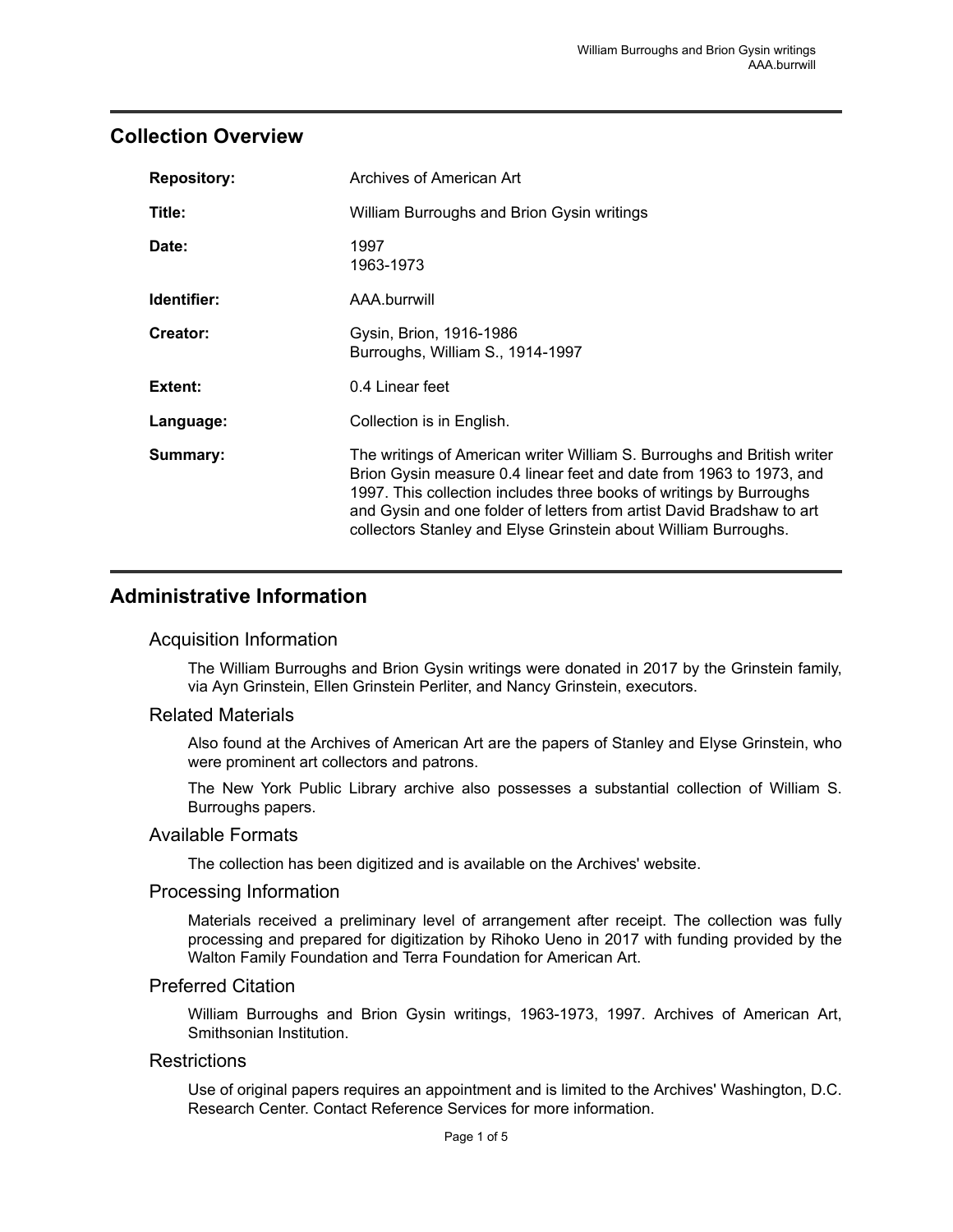#### Conditions Governing Use

The copyright for the material by William Burroughs and Brion Gysin is controlled by the William S. Burroughs Trust (which includes the Gysin Estate). The Wylie Agency LLC, 250 West 57th Street, Suite 2114, New York, N. Y. 10107, are literary agents representing the Estates of William S. Burroughs and Brion Gysin.

#### Terms of Use

The Archives of American Art makes its archival collections available for non-commercial, educational and personal use unless restricted by copyright and/or donor restrictions, including but not limited to access and publication restrictions. AAA makes no representations concerning such rights and restrictions and it is the user's responsibility to determine whether rights or restrictions exist and to obtain any necessary permission to access, use, reproduce and publish the collections. Please refer to the [Smithsonian's](https://www.si.edu/termsofuse) Terms of Use for additional information.

## <span id="page-3-1"></span>**Biographical / Historical**

William S. Burroughs (1914-1997) was a writer in New York, Mexico, Morocco, and Kansas. Burroughs's friend, painter and poet Brion Gysin, developed the "cut-up technique" of writing, a form of collage using blocks of randomly arranged text, which was popularized by Burroughs. Gysin taught the cut-up technique to Burroughs at the Beat Hotel in Paris, France around 1959, and Burroughs implemented the technique to create his third novel, *Naked Lunch*. The two continued to collaborate on projects and remained close friends.

## <span id="page-3-2"></span>**Scope and Contents**

The writings of American writer William S. Burroughs and British writer Brion Gysin measure 0.4 linear feet and date from 1963 to 1973, and 1997. This collection includes three books of writings by Burroughs and Gysin and one folder of letters from artist David Bradshaw to art collectors Stanley and Elyse Grinstein about William Burroughs.

The three books of writings by William Burroughs and Brion Gysin use a "cut-up technique" of diaristic writings. Drawings, clippings, photos, and other items are pasted onto the pages throughout the books. Two of the books were created in agenda books and the third was created in a Les Goelands notebook. The third book has been identified as "John Brady's book," after a friend of Burroughs. There are a few loose pages from the Les Goelands notebook in a corresponding folder and one folder of letters about Burroughs written by the artist David Bradshaw.

## <span id="page-3-0"></span>**Arrangement**

The collection is arranged as 1 series.

Missing Title:

• Series 1: Writings, 1963-1973, 1997 (0.4 linear feet; Box 1)

## <span id="page-3-3"></span>Names and Subject Terms

This collection is indexed in the online catalog of the Smithsonian Institution under the following terms: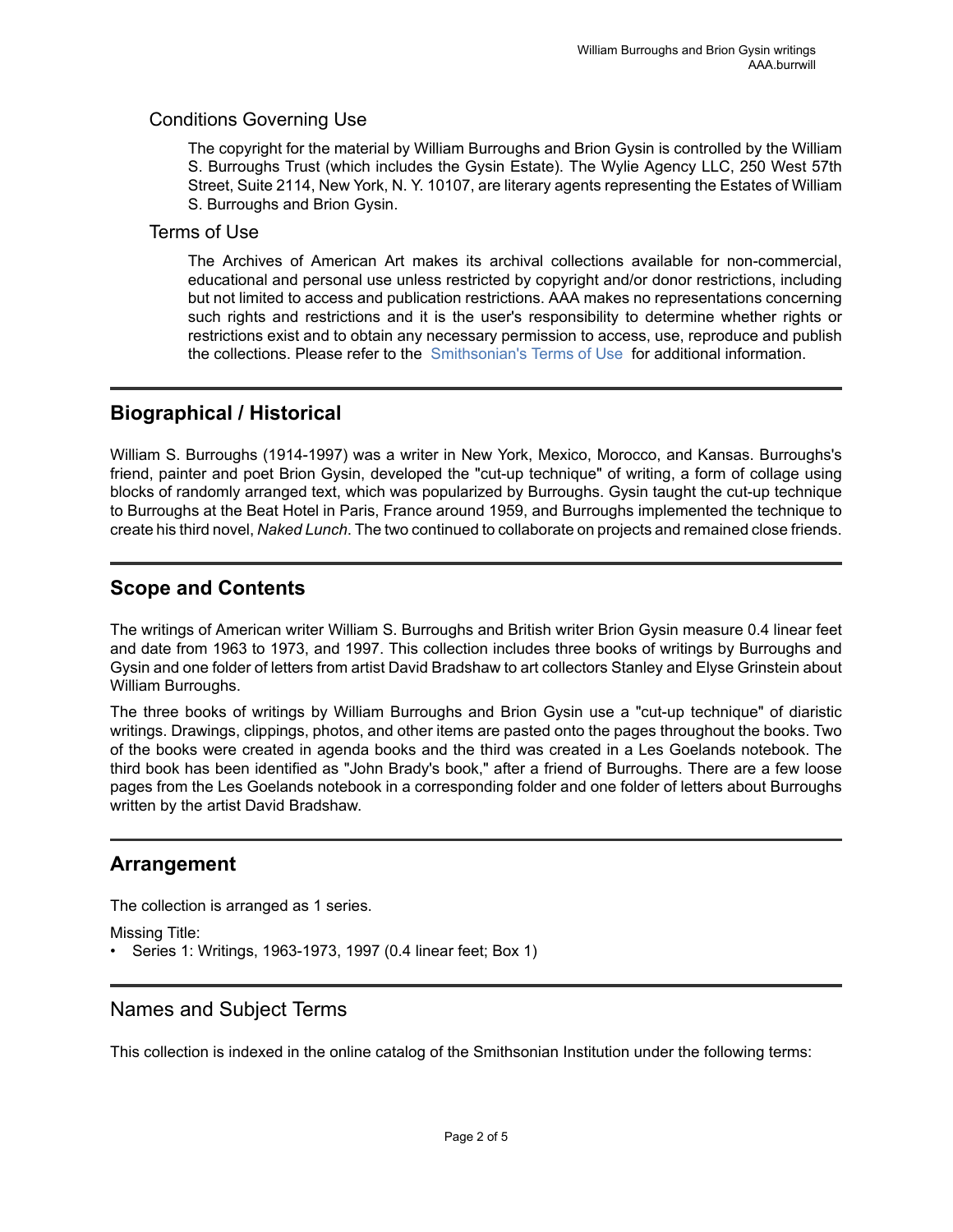Subjects:

Authors Experimental fiction

Types of Materials:

Drawings Photographs

Names:

Bradshaw, David Brady, John Grinstein, Elyse, 1929-2016 Grinstein, Stanley, 1927-2014 Hotel Les Goelands (Saint-Jean-de-Luz, France)

#### Occupations:

Collagists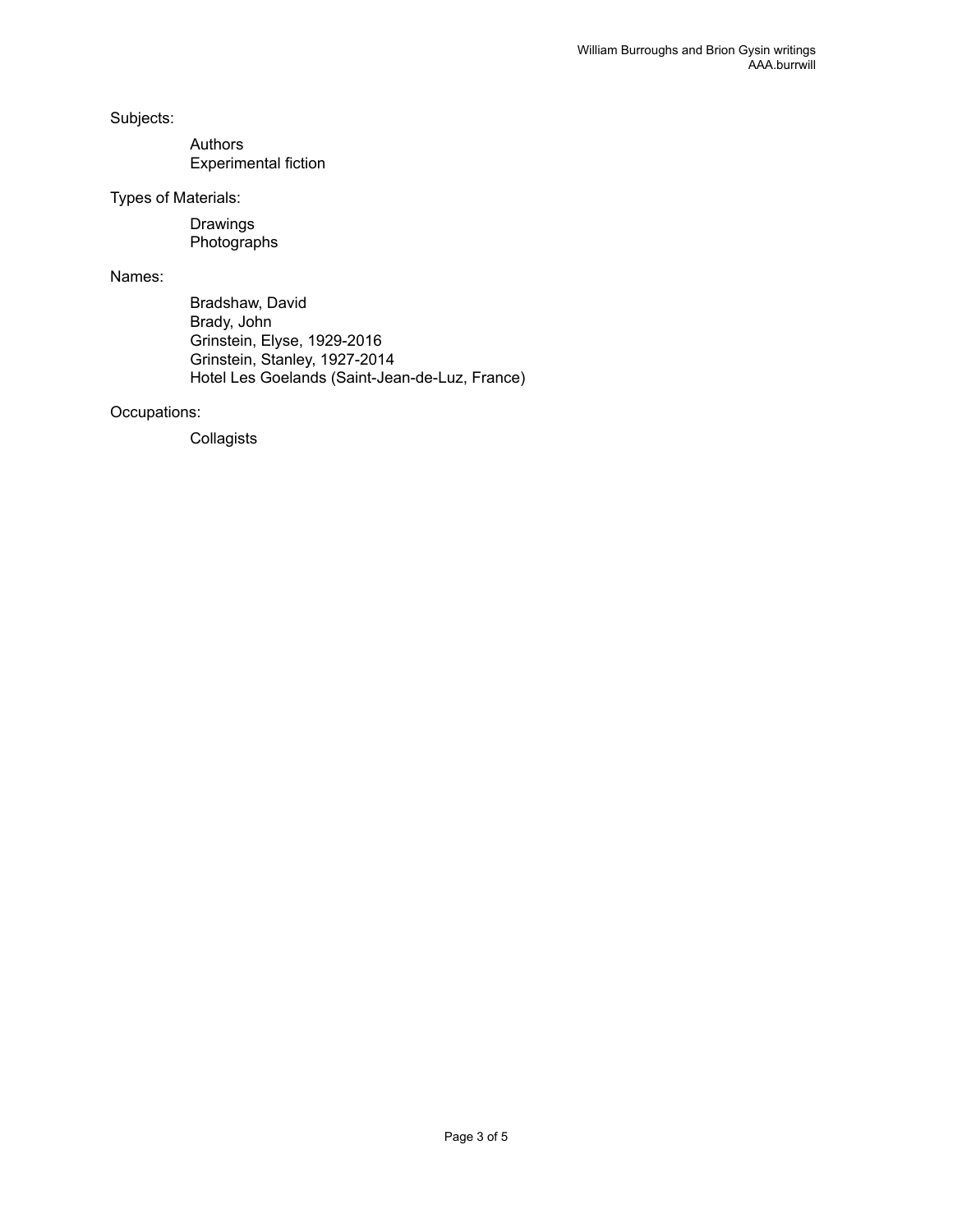## <span id="page-5-0"></span>**Container Listing**

## <span id="page-5-1"></span>Series 1: Writings, 1963-1973, 1997

#### *0.4 Linear feet (Box 1)*

Scope and Contents: The three books of writings by William Burroughs and Brion Gysin use a "cut-up technique" of diaristic writings graphically arranged with drawings, clippings, photographs, and other items pasted onto the pages and integrated into the narrative. Two of the volumes were created in agenda books and the third was created in a Les Goelands notebook. The third book has been identified as "John Brady's book." While Brady was a friend of Burroughs, the relationship between the book and Brady is unclear. There are a few loose pages removed from the third Les Geolands book in a corresponding folder. Also included is one folder of letters about Burroughs written by the artist David Bradshaw to art collectors Stanley and Elyse Grinstein, plus miscellaneous material such as a photograph, card, and drawing from Burroughs's funeral.

Arrangement: This series is arranged chronologically.

Box 1, Folder 1 [Black Book, 1963-1964](https://www.aaa.si.edu/collections/william-burroughs-and-brion-gysin-writings-17446/#690221) Notes: The copyright for this material by William Burroughs and Brion Gysin is controlled by the William S. Burroughs Trust (which includes the Gysin Estate). The Wylie Agency LLC, 250 West 57th Street, Suite 2114, New York, N. Y. 10107, are literary agents representing the Estates of William S. Burroughs and Brion Gysin.

| Box 1, Folder 2 | Red Book, 1965-1973<br>Notes: | Several entries were torn out (presumably by Burroughs or<br>Gysin) prior to the book's arrival at the archives, so the missing<br>pages are not omissions but a reflection of the original condition<br>of the book as received.<br>The copyright for this material by William Burroughs and Brion<br>Gysin is controlled by the William S. Burroughs Trust (which<br>includes the Gysin Estate). The Wylie Agency LLC, 250 West<br>57th Street, Suite 2114, New York, N. Y. 10107, are literary<br>agents representing the Estates of William S. Burroughs and<br>Brion Gysin. |
|-----------------|-------------------------------|----------------------------------------------------------------------------------------------------------------------------------------------------------------------------------------------------------------------------------------------------------------------------------------------------------------------------------------------------------------------------------------------------------------------------------------------------------------------------------------------------------------------------------------------------------------------------------|
| Box 1, Folder 3 | Notes:                        | Green "Les Goelands" Notebook, circa 1971-1973<br>Image(s): Green Les Goelands Notebook<br>The copyright for this material by William Burroughs and Brion<br>Gysin is controlled by the William S. Burroughs Trust (which<br>includes the Gysin Estate). The Wylie Agency LLC, 250 West<br>57th Street, Suite 2114, New York, N. Y. 10107, are literary<br>agents representing the Estates of William S. Burroughs and<br>Brion Gysin.                                                                                                                                           |
| Box 1, Folder 4 |                               | Loose Items from Green "Les Goelands" Notebook, circa 1971-1973<br>Image(s): Loose Items from Green Les Goelands Notebook                                                                                                                                                                                                                                                                                                                                                                                                                                                        |